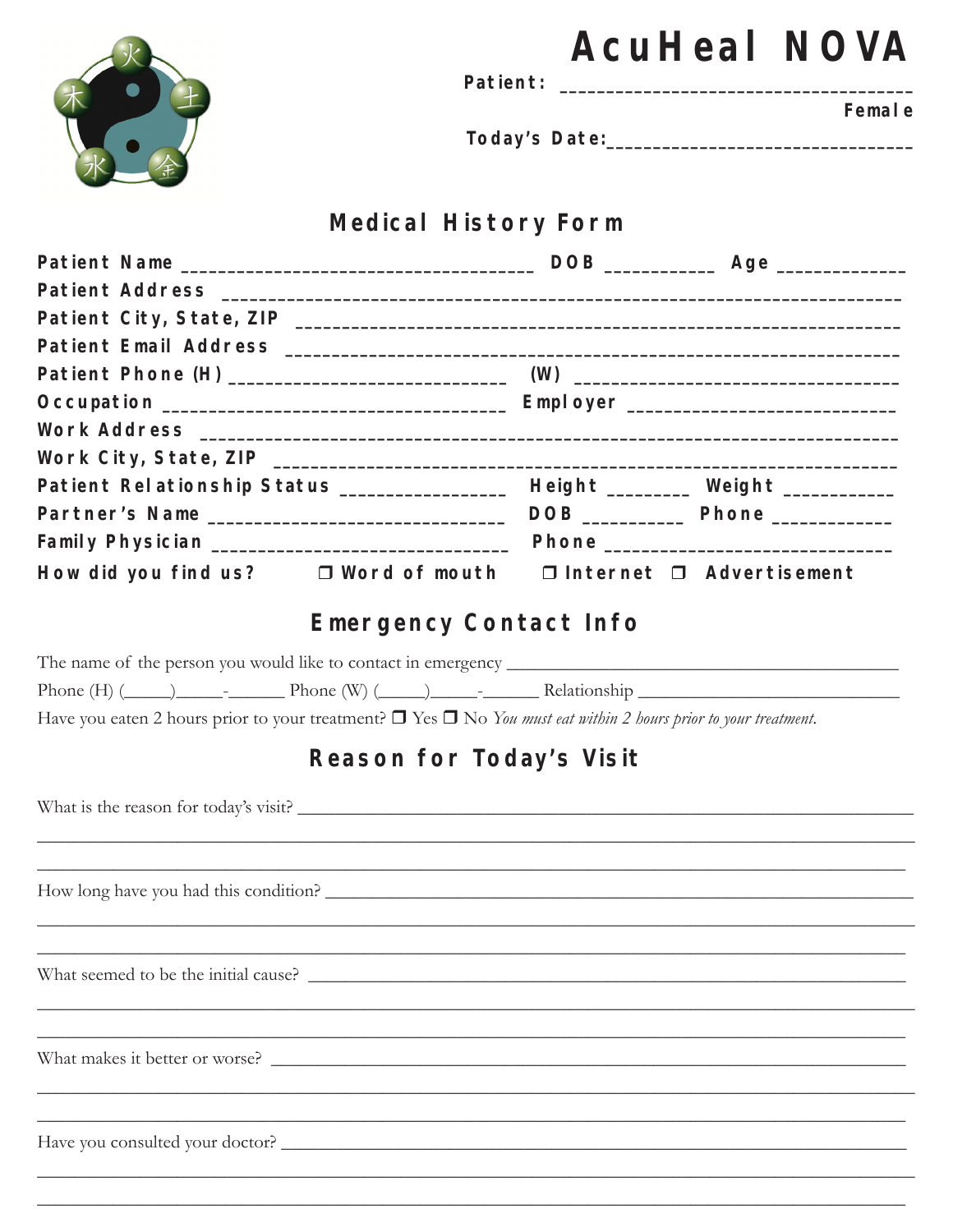

Patient:

# **AcuHeal NOVA**

Femal e

## **Health History**

Check whether you or someone in your family have/ had the condition. Note the year for conditions you have had.

|                                     | You (yr) Family |                            | You (yr) | Family |
|-------------------------------------|-----------------|----------------------------|----------|--------|
| Cancer                              |                 | Herpes                     |          |        |
| $-Type(s)$                          |                 | AIDS/HIV                   |          |        |
| <b>Diabetes</b>                     |                 | Other STD                  |          |        |
| Hepatitis (A, B, C)                 | $\Box$          | $-Type(s)$                 |          |        |
| High Blood Pressure $\bigsqcup$ ___ |                 | Rheumatic Fever $\Box$     |          |        |
| <b>Heart Disease</b>                | . .             | Alcoholism                 |          |        |
| Stroke                              |                 | Allergies                  | <b>U</b> |        |
| Seizure Disorder                    |                 | $-Type(s)$                 |          |        |
| <b>Thyroid Disease</b>              |                 | Mental Illness $\square$   |          |        |
| Asthma                              |                 | $-Type(s)$                 |          |        |
| Pacemaker                           |                 | Kidney Disease $\Box$      |          |        |
| Osteoporosis                        |                 | Anemia                     |          |        |
| <b>Multiple Sclerosis</b>           |                 | Thyroid Disorder $\square$ |          |        |
| Notes:                              |                 |                            |          |        |

## Prescriptions & OTC Drugs

|  | Dose Condition |
|--|----------------|
|  |                |
|  |                |
|  |                |
|  |                |
|  |                |
|  |                |
|  |                |
|  |                |
|  |                |
|  |                |

### Nutraceuticals & Vitamins

#### Dose Condition  $1.$  $=$  $2.$  $\overline{a}$  $3.$  $4.$  $5.$  $\overline{a}$  $\overline{a}$  $6.$  $7.$  $8.$ Side effects:

## **Exercise**

#### **Habits**

Do you exercise regularly?

Yes  $\Box$  $No$ If so, what and how often? Amt/Week If quit, year Coffee/tea Soda\_\_\_\_\_\_ Tobacco Alcohol \_\_\_ Drugs\_

**Surgeries** 

List what they were for & the date: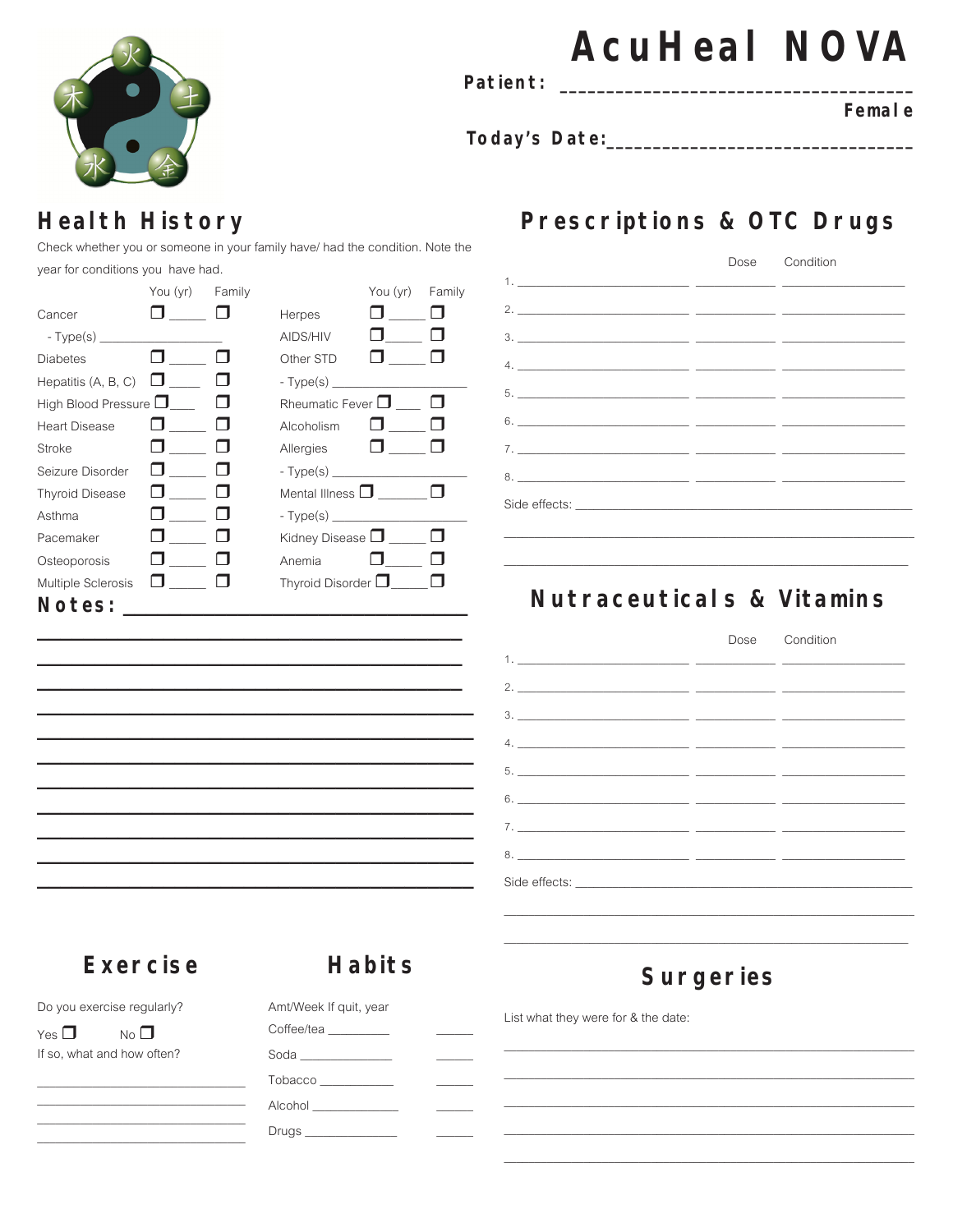

#### Patient:

# **AcuHeal NOVA**

#### **Female**

**Today's Date:\_\_\_\_\_\_\_\_\_\_\_\_\_\_\_\_\_\_\_\_\_\_\_\_\_\_\_\_\_\_\_\_\_** 

#### **Part A**

| Shortness of breath                         |  |
|---------------------------------------------|--|
| Weak voice                                  |  |
| Little or no desire to speak                |  |
| Fatigue                                     |  |
| Spontaneous sweating                        |  |
| Prefer quiet environments with less talking |  |
| Dislike physical activity                   |  |
| Weakness or lack of strength                |  |
| Frequent, small amounts of pale urine       |  |

#### **Part B**

| Cold, wearing warmer clothes than others      |  |
|-----------------------------------------------|--|
| Cold arms and legs or hands and feet          |  |
| Preference for hot drinks                     |  |
| Wake up at night to urinate                   |  |
| Frequent, copious amounts of clear/pale urine |  |
| Dislike winter or air conditioned rooms       |  |
| Discomfort after eating cold foods            |  |
| Symptoms are worse during cold weather        |  |
| Tip of the nose is cold                       |  |
| Absence of thirst                             |  |

#### **Part C**

| Feeling of heat in the afternoon                |  |
|-------------------------------------------------|--|
| Hands and feet get hot                          |  |
| Heat in the center of the chest, near the heart |  |
| Dry, parched throat, especially at night        |  |
| Restless, uneasy, fidgety, agitated             |  |
| Cheeks and face get flushed                     |  |
| Underweight                                     |  |
| Night sweats                                    |  |
| Hot flashes                                     |  |

#### **Part D**

#### **Part E**

| Bleeding of dark, clotted blood     |  |
|-------------------------------------|--|
| Bruises or bleeding under the skin  |  |
| Blood clots                         |  |
| Black or very dark stools           |  |
| Spider veins or other visible veins |  |

#### **Part F**

| Profuse bleeding of any kind        |  |
|-------------------------------------|--|
| Urinate small amounts of dark urine |  |
| Hot-tempered                        |  |
| Preference for cold drinks          |  |
| Very thirsty                        |  |
| Bitter taste in the mouth all day   |  |
| Mouth sores                         |  |
| Hot, warmer than the people nearby  |  |
| Halitosis, bad breath               |  |
| Head gets sweaty                    |  |
| Always hungry                       |  |
| Foul-smelling stools                |  |
| Bleeding gums                       |  |

## **Part G**

Heaviness of head or body<br>
Pain and heaviness in ioints Pain and heaviness in joints  $\Box$ <br>Stickiness in the mouth  $\Box$ Stickiness in the mouth  $\Box$ <br>Fatty bumps under the skin Fatty bumps under the skin  $\Box$ <br>Edema or swelling  $\Box$ Edema or swelling  $\Box$ <br>Bone growths or deformities  $\Box$ Bone growths or deformities  $\square$ <br>Feel heavy, slow, or sluggish Feel heavy, slow, or sluggish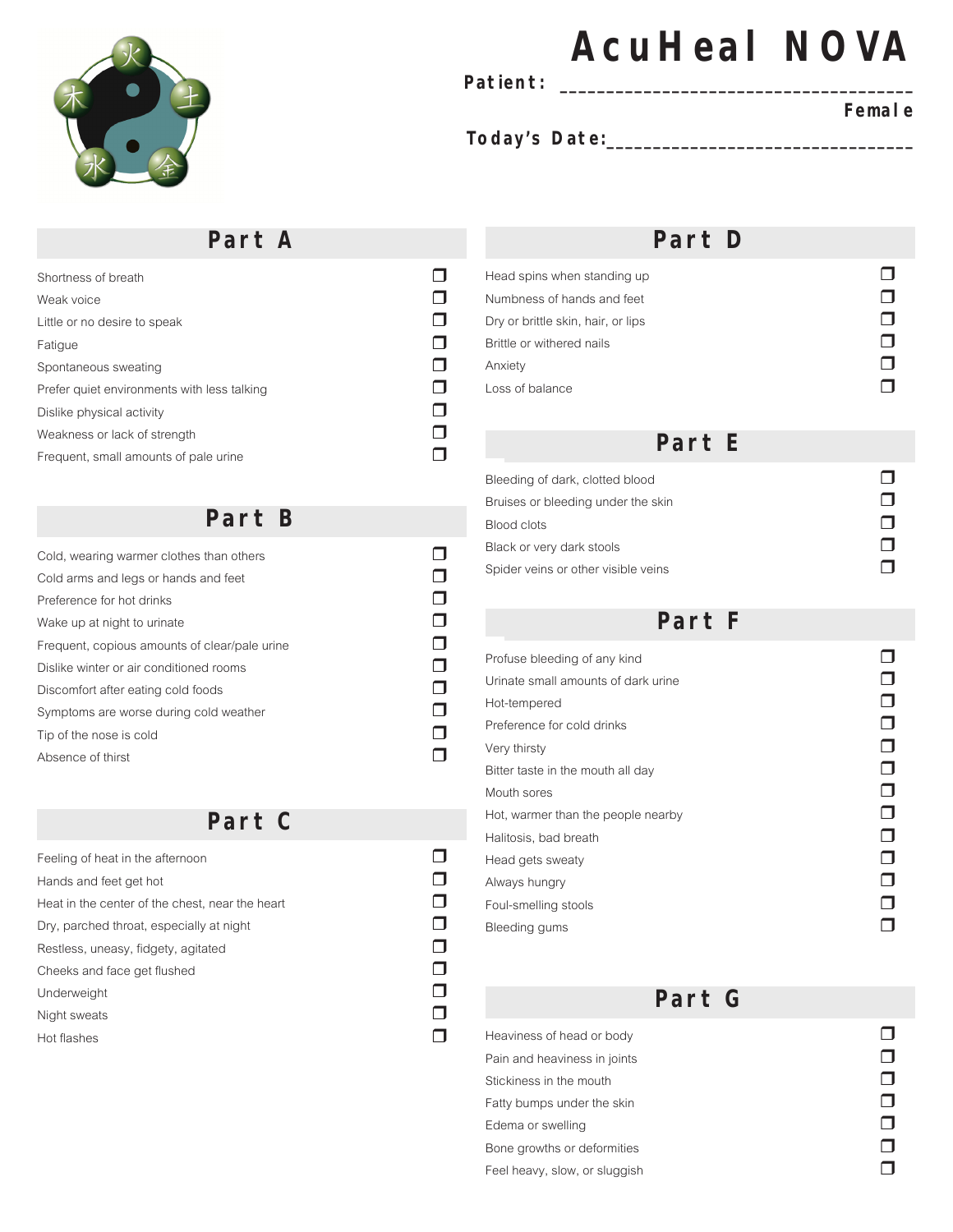

Runny nose or coughing up phlegm  $\Box$ <br>Bowel movements contain mucous Bowel movements contain mucous r Cloudy urine  $\square$ <br>
Thirst with no desire to drink Thirst with no desire to drink

#### **Part H**

| Sores on the tonque                       |  |
|-------------------------------------------|--|
| Dream-disturbed sleep                     |  |
| Difficulty falling asleep, but sleep well |  |
| Angina                                    |  |
| Speech pathology (stutter, lisp, aphasia) |  |
| Hyperactivity, excitability               |  |
| Can't think of the word you want to say   |  |
| Bitter taste in the mouth in the morning  |  |
| Palpitations: heartbeat feels too fast    |  |

#### **Part I**

| Symptoms that worsen with emotions           |  |
|----------------------------------------------|--|
| Anger, frustration, bitterness               |  |
| Ribside pain                                 |  |
| Frequent sighing                             |  |
| Feel like a lump is stuck in the throat      |  |
| Depression or mood swings                    |  |
| Stressed out or irritable                    |  |
| Clumsiness                                   |  |
| Blurred vision or floaters in your vision    |  |
| Constipation with bitty stools               |  |
| Alternating constipation and diarrhea        |  |
| Tinnitus, loud, high-pitched, like a whistle |  |
| Dry eyes                                     |  |

#### Part J

| Cough                         |  |
|-------------------------------|--|
| <b>Sneeze</b>                 |  |
| Struggling to breathe         |  |
| Unexpected sadness            |  |
| Asthma                        |  |
| Catch colds easily            |  |
| Swelling of the eyes and face |  |
|                               |  |

# **AcuHeal NOVA**

**Patient: \_\_\_\_\_\_\_\_\_\_\_\_\_\_\_\_\_\_\_\_\_\_\_\_\_\_\_\_\_\_\_\_\_\_\_\_\_\_** 

#### **Female**

#### **Today's Date:\_\_\_\_\_\_\_\_\_\_\_\_\_\_\_\_\_\_\_\_\_\_\_\_\_\_\_\_\_\_\_\_\_**

#### **Part K**

| Abdominal bloating                      |  |
|-----------------------------------------|--|
| Lack of appetite                        |  |
| Worry or excessive thinking             |  |
| Prolapsed organ (uterus, bladder, etc.) |  |
| Sweet taste in your mouth               |  |
| Watery stools                           |  |
| Feel sleepy after eating                |  |
| Loose stools containing undigested food |  |
| <b>Hemorrhoids</b>                      |  |
| Poor digestion                          |  |
| Nausea                                  |  |

#### **Part L**

| Diarrhea first thing in the morning       |  |
|-------------------------------------------|--|
| Brittle or loose teeth                    |  |
| Weak bones                                |  |
| Incontinence of urine or stools           |  |
| Sore or weak back or knees                |  |
| Difficulty inhaling a deep breath         |  |
| Premature graying or thinning hair        |  |
| Hearing impairment                        |  |
| Salty taste in the mouth                  |  |
| Wake up many times during the night       |  |
| Tinnitus, low-pitched, like rushing water |  |
| Thirsty, prefer small sips of liquids     |  |
| Pressure in the eyes                      |  |
|                                           |  |

**Part M**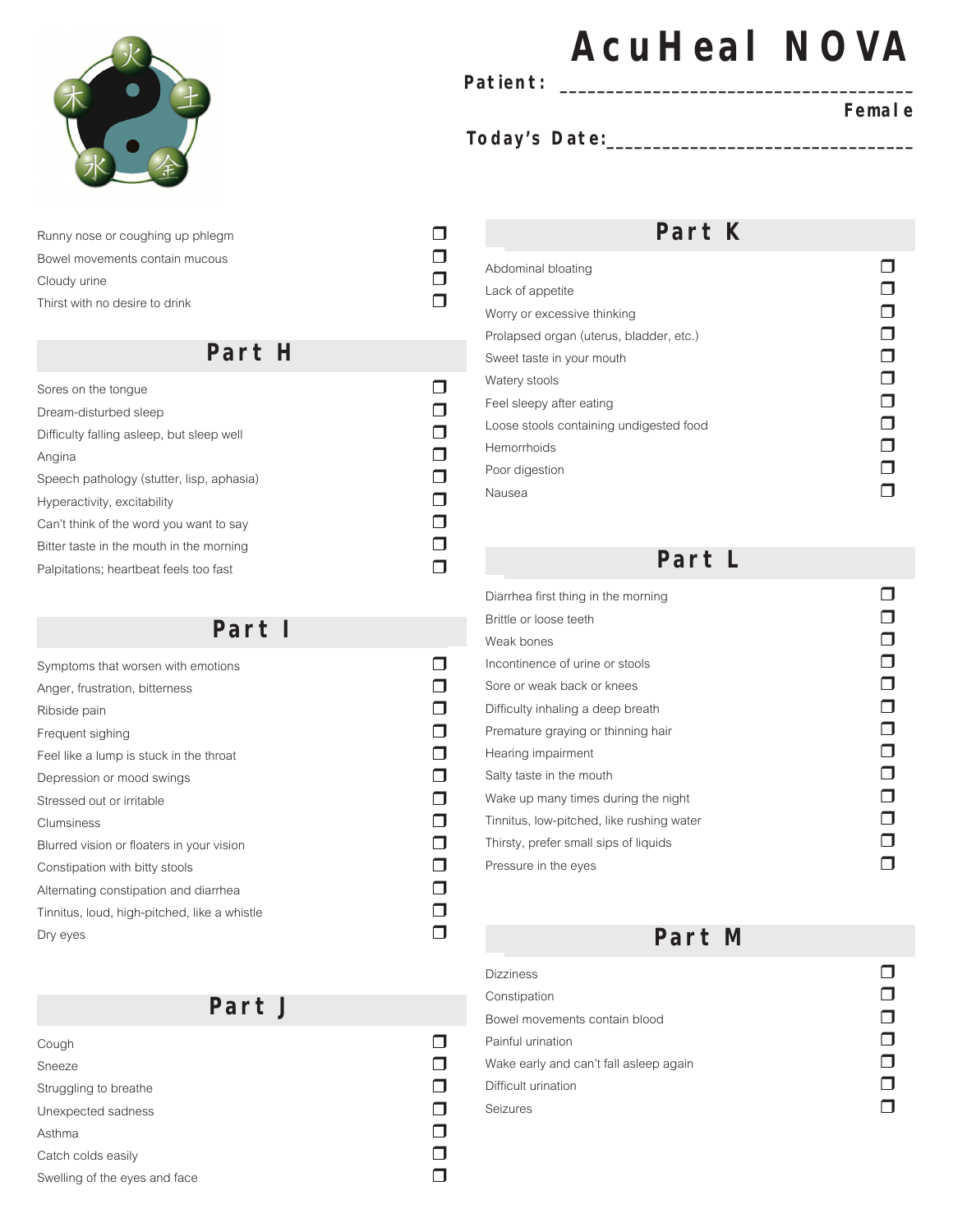

Patient:

**Female** 

**AcuHeal NOVA** 

**Today's Date:\_\_\_\_\_\_\_\_\_\_\_\_\_\_\_\_\_\_\_\_\_\_\_\_\_\_\_\_\_\_\_\_\_** 

### **Additional Health History**

Please make an X on the scales and check any boxes of symptoms you have had in the past month. If you would like to add additional information, please do so on the following page.